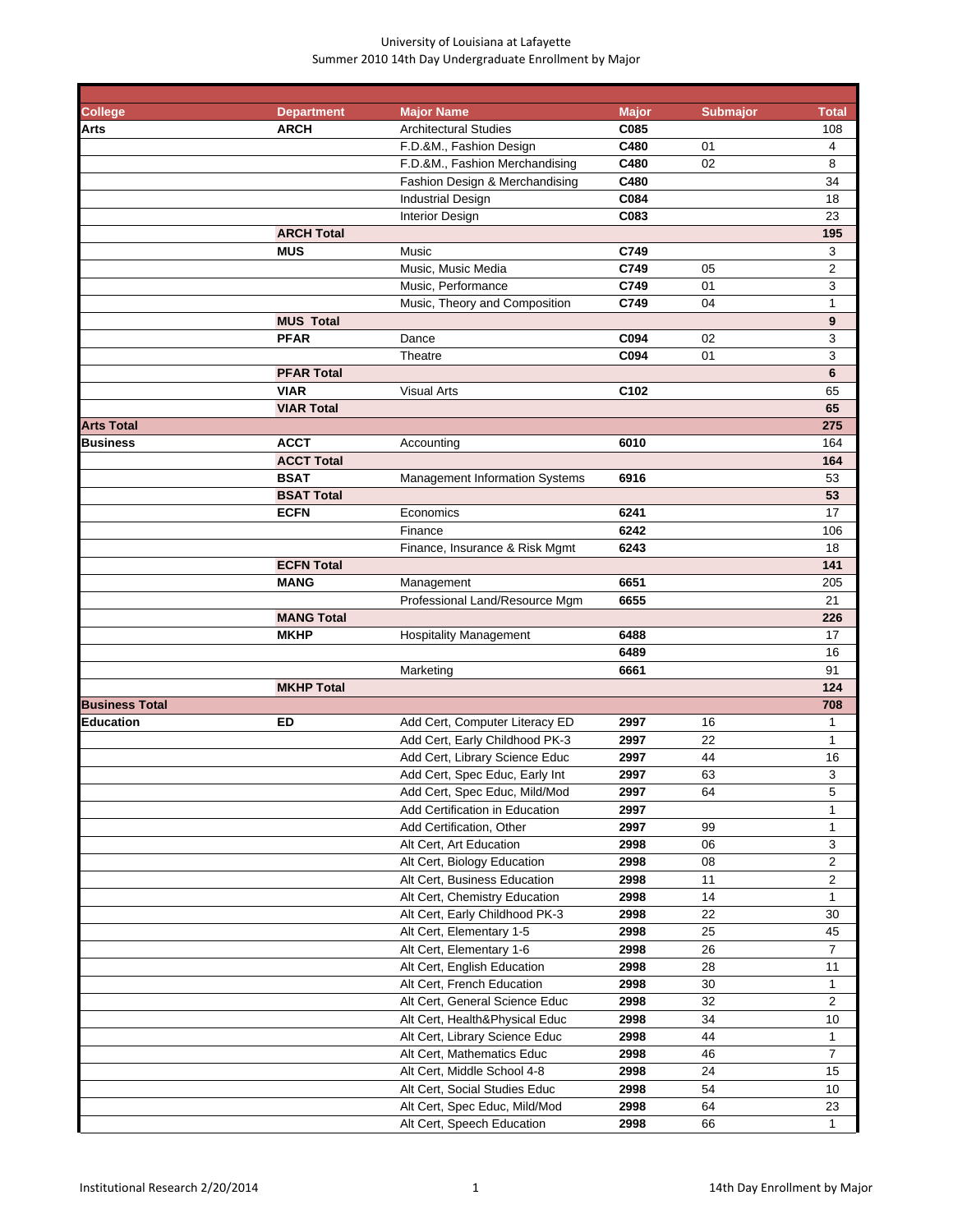|                              |                   | Alt Certification in Education                              | 2998         |          | 78             |
|------------------------------|-------------------|-------------------------------------------------------------|--------------|----------|----------------|
|                              |                   | Alt Certification, Other                                    | 2998         | 99       | 1              |
|                              |                   | <b>Education Interim</b>                                    | 2010         |          | $\mathbf{1}$   |
|                              | <b>ED</b> Total   |                                                             |              |          | 279            |
|                              | <b>EDCI</b>       | Art Education - Grades K-12                                 | 2073         |          | 9              |
|                              |                   | <b>Biology Education Grades 6-12</b>                        | 2112         |          | 10             |
|                              |                   | Business Educ - Grades 6-12                                 | 2140         |          | $\overline{7}$ |
|                              |                   | Chemistry Educ - Grades 6-12                                | 2161         |          | 1              |
|                              |                   | Early Childhood - Grades PK-3                               | 2260         |          | 123            |
|                              |                   | Earth Sci Educ - Grades 6-12                                | 2314         |          | 1              |
|                              |                   | Elementary Educ - Grades 1-5                                | 2311         |          | 115            |
|                              |                   | English Education- Grades 6-12                              | 2301         |          | 22             |
|                              |                   | Family&Consumer Sci Ed Gr 6-12                              | 2315         |          | $\mathbf{1}$   |
|                              |                   | French Lang Educ Grades 6-12                                | 2347         |          | $\mathbf{1}$   |
|                              |                   | General Science Educ - Gr 6-12                              | 2316         |          | $\overline{2}$ |
|                              |                   | Instrumental Music Ed- Gr K-12                              | 2744         |          | 6              |
|                              |                   | Mathematics Educ - Grades 6-12                              | 2670         |          | 28             |
|                              |                   | Middle School - Grades 4-8                                  | 2265         |          | 32             |
|                              |                   | Social Studies Educ - Gr 6-12                               | 2920         |          | 33             |
|                              |                   | Spanish Lang Educ Grades 6-12                               | 2348         |          | $\mathbf{1}$   |
|                              |                   | Special Education MM - Gr 1-12                              | 2376         |          | 19             |
|                              |                   | Speech Education - Grades 6-12                              | 2961         |          | 1              |
|                              |                   | Vocal Music Educ - Grades K-12                              | 2746         |          | 6              |
|                              | <b>EDCI Total</b> |                                                             |              |          | 418            |
|                              | <b>KNES</b>       | <b>Athletic Training</b>                                    | 2473         |          | 23             |
|                              |                   | Kinesiology - Grades K-12                                   | 2474         |          | 33             |
|                              |                   | Kinesiology, Exercise Science                               | 2474         | 05       | 173            |
|                              |                   | Kinesiology, Hlth Promotion                                 | 2474         | 10       | 24             |
|                              |                   | Kinesiology, Sports Management                              | 2474         | 20       | 46             |
|                              | <b>KNES Total</b> |                                                             |              |          | 299            |
| <b>Education Total</b>       |                   |                                                             |              |          | 996            |
| Engineering                  | <b>CHEE</b>       | <b>Chemical Engineering</b>                                 | 4170         |          | 44             |
|                              | <b>CHEE Total</b> |                                                             |              |          | 44             |
|                              | <b>CIVE</b>       | Civil Engineering                                           | 4180         |          | 64             |
|                              | <b>CIVE Total</b> |                                                             |              |          | 64             |
|                              | <b>EECE</b>       | Elec Engr, Computer Engr                                    | 4281         |          | 25             |
|                              |                   | Elec Engr, Telecomm Engr                                    | 4283         |          | 3              |
|                              |                   | <b>Electrical Engineering</b>                               | 4280         |          | 50             |
|                              | <b>EECE Total</b> |                                                             |              |          | 78             |
|                              |                   |                                                             |              |          |                |
|                              | <b>ITEC</b>       | Industrial Technology                                       | 4552         |          | 95             |
|                              | <b>ITEC Total</b> |                                                             |              |          | 95             |
|                              | <b>MCHE</b>       | Mech Engineering, CAD/CAM                                   | 4681         |          | 1              |
|                              |                   | <b>Mechanical Engineering</b>                               | 4680         |          | 147            |
|                              | <b>MCHE Total</b> |                                                             |              |          | 148            |
|                              | <b>PETE</b>       | Petroleum Engineering                                       | 4790         |          | 66             |
|                              | <b>PETE Total</b> |                                                             |              |          | 66             |
| <b>Engineering Total</b>     |                   |                                                             |              |          | 495            |
| <b>General Studies</b>       | GS                | Gen Studies, Applied Sciences                               | G005         |          | 82             |
|                              |                   | Gen Studies, Arts and Human                                 | G001         |          | 155            |
|                              |                   | Gen Studies, Behavioral Sci                                 | G003         |          | 120            |
|                              |                   | Gen Studies, Natural Sciences                               | G002         |          | 1              |
|                              |                   | General Studies, Interim                                    | G000         |          | 6              |
|                              | <b>GS</b> Total   |                                                             |              |          | 364            |
| <b>General Studies Total</b> |                   |                                                             |              |          | 364            |
| Liberal Arts                 | <b>CJUS</b>       | <b>Criminal Justice</b>                                     | H929         |          | 101            |
|                              | <b>CJUS Total</b> |                                                             |              |          | 101            |
|                              | <b>CMCN</b>       | Interprsnl& Org. Communication                              | H961         |          | 12             |
|                              |                   | Mass Comm-Advertising Sequence                              | H962         | 01       | 23             |
|                              |                   | Mass Comm-Broadcasting Seq<br>Mass Comm-Journalism Sequence | H962<br>H962 | 02<br>03 | 41<br>21       |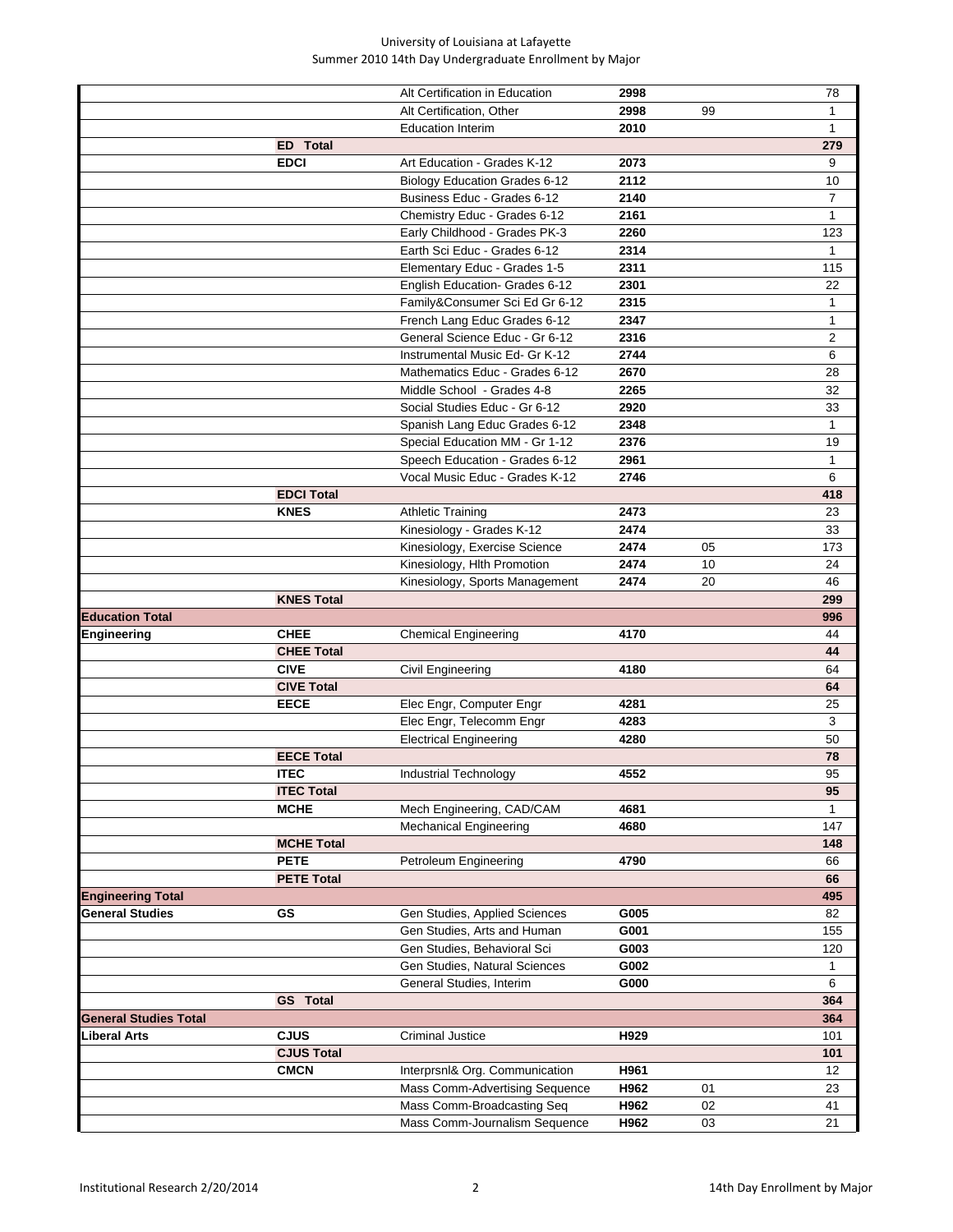|                      |                   | <b>Mass Communication</b>                                 | H962                |    | $\mathbf{1}$   |
|----------------------|-------------------|-----------------------------------------------------------|---------------------|----|----------------|
|                      |                   | <b>Public Relations</b>                                   | H965                |    | 56             |
|                      | <b>CMCN Total</b> |                                                           |                     |    | 154            |
|                      | <b>CODI</b>       | Speech Pathology and Audiology                            | H963                |    | 48             |
|                      | <b>CODI Total</b> |                                                           |                     |    | 48             |
|                      | <b>ENGL</b>       | English                                                   | H301                |    | 56             |
|                      | <b>ENGL Total</b> |                                                           |                     |    | 56             |
|                      | <b>FORL</b>       |                                                           |                     |    |                |
|                      |                   | Modern Languages, Francophone                             | H345                | 02 | 1              |
|                      |                   | Modern Languages, French                                  | H345                | 01 | 2              |
|                      |                   | Modern Languages, German                                  | H345                | 04 | $\mathbf{1}$   |
|                      |                   | Modern Languages, Spanish                                 | H345                | 03 | 5              |
|                      | <b>FORL Total</b> |                                                           |                     |    | 9              |
|                      | <b>HIGE</b>       | History                                                   | H501                |    | 42             |
|                      | <b>HIGE Total</b> |                                                           |                     |    | 42             |
|                      | LA                | <b>Undeclared Liberal Arts</b>                            | H009                |    | 12             |
|                      | <b>LA Total</b>   |                                                           |                     |    | 12             |
|                      | <b>PHIL</b>       | Philosophy                                                | H810                |    | 1              |
|                      | <b>PHIL Total</b> |                                                           |                     |    | $\mathbf{1}$   |
|                      | <b>POLS</b>       | <b>International Relations</b>                            | H921                | 02 | $\overline{7}$ |
|                      |                   | <b>Political Science</b>                                  | H921                |    | 24             |
|                      |                   | Political Science - Pre-Law                               | H921                | 01 | 35             |
|                      | <b>POLS Total</b> |                                                           |                     |    | 66             |
|                      | <b>PSYC</b>       | Psychology                                                | H870                |    | 150            |
|                      | <b>PSYC Total</b> |                                                           |                     |    | 150            |
|                      | <b>SOCI</b>       | Anthropology                                              | H924                |    | 13             |
|                      |                   | Child and Family Studies                                  | H481                |    | 63             |
|                      |                   | Sociology                                                 | H925                |    | 70             |
|                      | <b>SOCI Total</b> |                                                           |                     |    | 146            |
| Liberal Arts Total   |                   |                                                           |                     |    | 785            |
| Nursing              | <b>ALHP</b>       | Dental Hygiene                                            | 5772                |    | 13             |
|                      |                   | <b>Dietetics</b>                                          | 5486                |    | 42             |
|                      |                   |                                                           |                     |    |                |
|                      | <b>ALHP Total</b> |                                                           |                     |    | 55             |
|                      | <b>BSN</b>        |                                                           | 5770                | 01 | 6              |
|                      |                   | Mobility in Nursing Education                             | 5770                |    |                |
|                      | <b>BSN Total</b>  | Nursing                                                   |                     |    | 353<br>359     |
|                      |                   |                                                           |                     |    |                |
| <b>Nursing Total</b> |                   |                                                           |                     |    | 414            |
| <b>Sciences</b>      | <b>BIOL</b>       | Biology                                                   | <b>S117</b>         |    | 204            |
|                      |                   | Microbiology                                              | S721                |    | 9              |
|                      |                   | Pre-Med Tech, Transfer Program                            | S727                |    | 4              |
|                      |                   | Resource Biology/Biodiversity                             | S118                |    | 3              |
|                      | <b>BIOL Total</b> |                                                           |                     |    | 220            |
|                      | <b>CHEM</b>       | Chemistry                                                 | S161                |    | 26             |
|                      |                   | Pre-Pharmacy Two Year Transfer                            | S162                |    | 28             |
|                      | <b>CHEM Total</b> |                                                           |                     |    | 54             |
|                      | <b>CMPS</b>       | <b>Computer Science</b>                                   | S191                |    | 67             |
|                      | <b>CMPS Total</b> |                                                           |                     |    | 67             |
|                      | <b>GEOL</b>       | Geology                                                   | S410                |    | 37             |
|                      | <b>GEOL Total</b> |                                                           |                     |    | 37             |
|                      | <b>HIM</b>        | Health Information Management                             | S728                |    | 43             |
|                      | <b>HIM Total</b>  |                                                           |                     |    | 43             |
|                      | <b>MATH</b>       | Mathematics                                               | S671                |    | 8              |
|                      | <b>MATH Total</b> |                                                           |                     |    | 8              |
|                      | <b>PHYS</b>       | Physics                                                   | S830                |    | 3              |
|                      | <b>PHYS Total</b> |                                                           |                     |    | $\mathbf{3}$   |
|                      | <b>RRES</b>       | Agribusiness, Concentration                               | S128                | 01 | $\overline{7}$ |
|                      |                   | Animal Science, Concentration                             | <b>S128</b>         | 02 | 17             |
|                      |                   | Environmental & Sustainable Re                            | <b>S034</b>         |    | 12             |
|                      |                   | Landscape& Horticulture Mgmt                              | S128                | 04 | $\mathbf{1}$   |
|                      |                   | Nat. Resources&Envir Quality<br>Pre Vet Two Year Transfer | S034<br><b>S063</b> | 01 | 10<br>15       |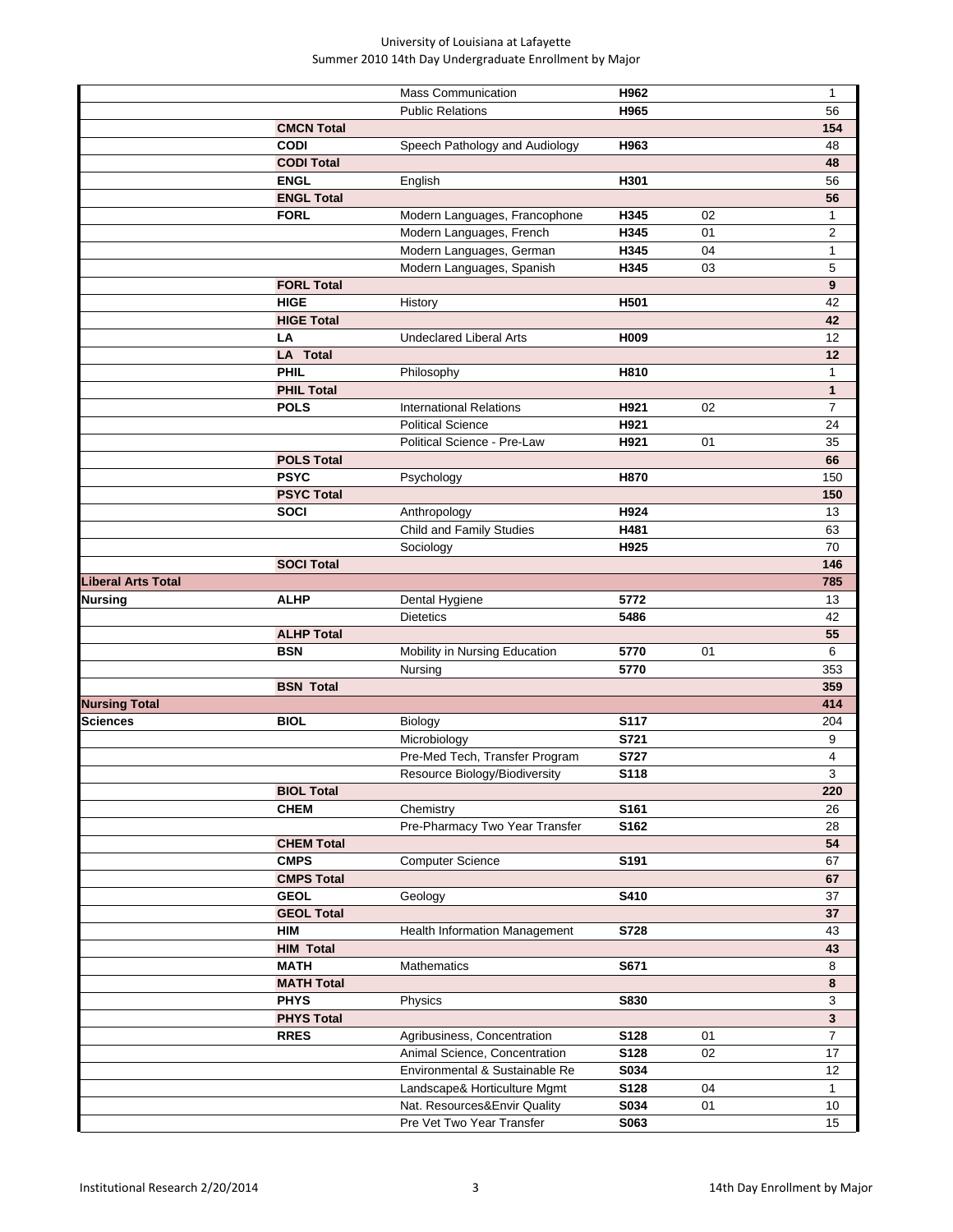|                           | Res Conservation&Comm Sustain  | S034             | 02 |                |
|---------------------------|--------------------------------|------------------|----|----------------|
|                           | Sustainable Agriculture        | S <sub>128</sub> |    | 3              |
| <b>RRES Total</b>         |                                |                  |    | 66             |
| SI                        | <b>Undeclared Science</b>      | <b>S009</b>      |    |                |
| <b>SI</b><br><b>Total</b> |                                |                  |    | $\overline{7}$ |
|                           |                                |                  |    | 505            |
| UC                        | Doors Program                  | 7008             |    | 15             |
|                           | High School - Dual Enrollment  | 7012             |    | 8              |
|                           | High School - Special Students | 7011             |    |                |
|                           | Post Baccalaureate             | 7001             |    | 29             |
|                           | Special Non Degree Undergrad   | 7000             |    |                |
|                           | <b>Summer Visitor</b>          | 7003             |    | 76             |
| <b>UC</b> Total           |                                |                  |    | 130            |
|                           |                                |                  |    | 130            |
|                           |                                |                  |    | 4672           |
|                           |                                |                  |    |                |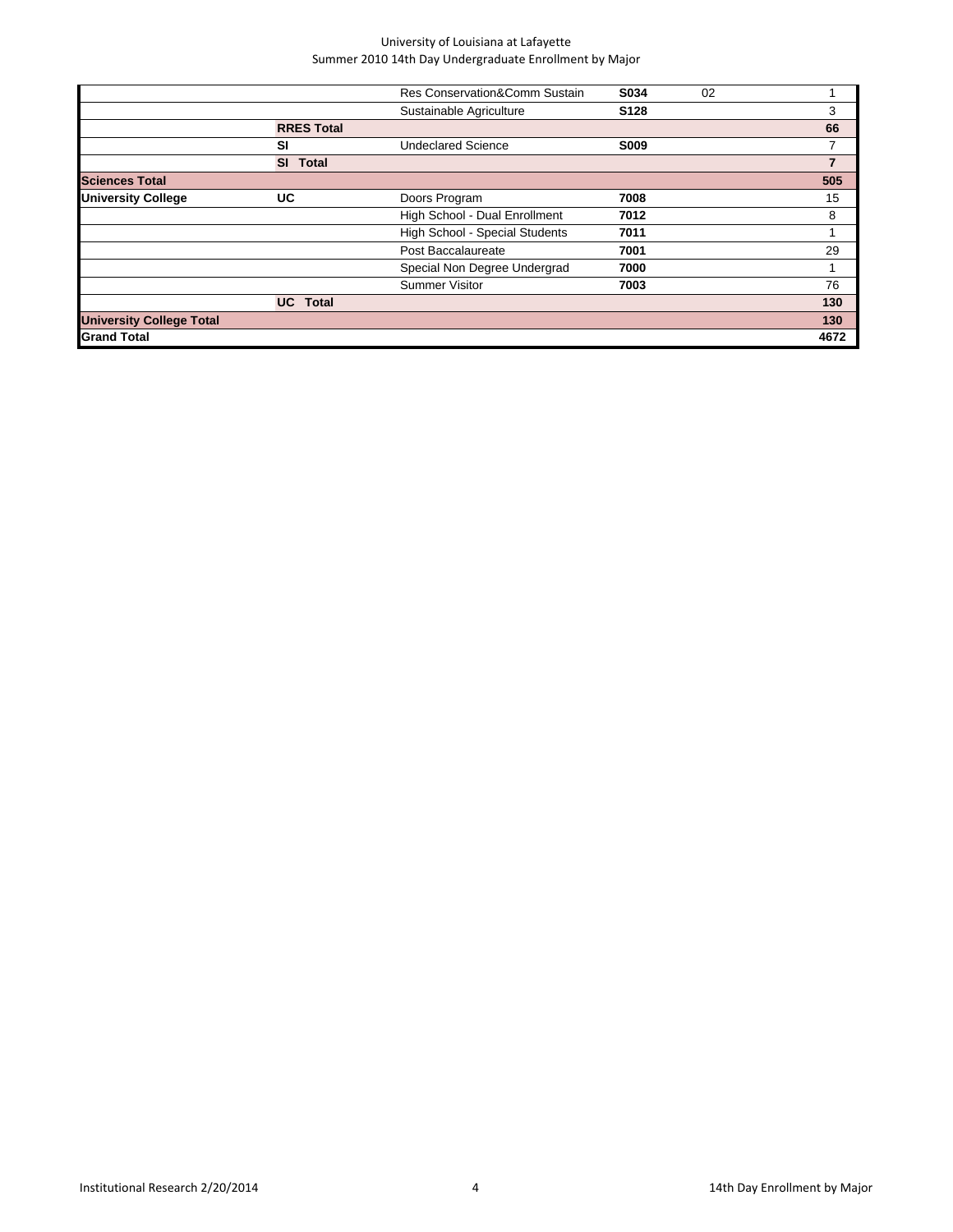| <b>College</b>               | <b>Department</b> | <b>Major Name</b>                 | <b>Major</b> | <b>Submajor</b> | <b>Total</b>            |
|------------------------------|-------------------|-----------------------------------|--------------|-----------------|-------------------------|
| Arts                         | <b>ARCH</b>       | Architecture                      | 8085         |                 | 21                      |
|                              | <b>ARCH Total</b> |                                   |              |                 | 21                      |
|                              | <b>MUS</b>        | Music                             | 8746         |                 | 5                       |
|                              | <b>MUS Total</b>  |                                   |              |                 | 5                       |
| <b>Arts Total</b>            |                   |                                   |              |                 | 26                      |
| <b>Business</b>              | <b>MBA</b>        | Health Care Admin - Certificate   | 8122         |                 | $\mathbf{1}$            |
|                              |                   | <b>Health Care Administration</b> | 8121         |                 | 9                       |
|                              |                   | <b>Masters of Business Admin</b>  | 8120         |                 | 51                      |
|                              | <b>MBA Total</b>  |                                   |              |                 | 61                      |
| <b>Business Total</b>        |                   |                                   |              |                 | 61                      |
| <b>Education</b>             | <b>EDCI</b>       | Curriculum and Instruction        | 8377         |                 | 15                      |
|                              |                   | <b>Gifted Education</b>           | 8378         |                 | 14                      |
|                              | <b>EDCI Total</b> |                                   |              |                 | 29                      |
|                              | <b>EDFL</b>       | <b>Educational Leadership</b>     | 8387         |                 | 40                      |
|                              |                   | Educational Leadership Ed.D.      | 8389         |                 | 44                      |
|                              | <b>EDFL Total</b> |                                   |              |                 | 84                      |
| <b>Education Total</b>       |                   |                                   |              |                 | 113                     |
| <b>Engineering</b>           | <b>CHEE</b>       | Engineering, Chemical Option      | 8172         |                 | 6                       |
|                              | <b>CHEE Total</b> |                                   |              |                 | 6                       |
|                              | <b>CIVE</b>       | Engineering, Civil Option         | 8182         |                 | 3                       |
|                              | <b>CIVE Total</b> |                                   |              |                 | 3                       |
|                              | <b>EECE</b>       | <b>Computer Engineering</b>       | 8283         |                 | $\overline{2}$          |
|                              |                   |                                   | 8289         |                 | 6                       |
|                              |                   | Telecommunications                | 8284         |                 | 5                       |
|                              | <b>EECE Total</b> |                                   |              |                 | 13                      |
|                              |                   |                                   |              |                 |                         |
|                              | <b>MCHE</b>       | Engineering, Mechanical Opt       | 8682         |                 | 2                       |
|                              | <b>MCHE Total</b> |                                   |              |                 | $\overline{2}$          |
|                              | <b>PETE</b>       | Engineering, Petroleum Opt        | 8792         |                 | $\overline{\mathbf{c}}$ |
|                              | <b>PETE Total</b> |                                   |              |                 | $\overline{2}$          |
| <b>Engineering Total</b>     |                   |                                   |              |                 | 26                      |
| <b>Graduate School</b>       | <b>COUE</b>       | <b>Counselor Education</b>        | 8010         |                 | 23                      |
|                              | <b>COUE Total</b> |                                   |              |                 | 23                      |
|                              | <b>GR</b>         | Entree Program                    | 8001         |                 | 28                      |
|                              |                   | Masters Plus 30                   | 8008         |                 | 5                       |
|                              |                   | Special Non Degree Graduate       | 8000         |                 | $\mathbf{1}$            |
|                              | <b>GR</b> Total   |                                   |              |                 | 34                      |
| <b>Graduate School Total</b> |                   |                                   |              |                 | 57                      |
| Liberal Arts                 | <b>CMCN</b>       | Communication                     | 8961         |                 | 8                       |
|                              | <b>CMCN Total</b> |                                   |              |                 | 8                       |
|                              | <b>CODI</b>       | Appl Language & Speech Science    | 8969         |                 | 14                      |
|                              |                   | Speech Pathology/Audiology        | 8963         |                 | 47                      |
|                              | <b>CODI Total</b> |                                   |              |                 | 61                      |
|                              | <b>ENGL</b>       | English                           | 8301         |                 | 6                       |
|                              |                   |                                   | 8306         |                 | 26                      |
|                              | <b>ENGL Total</b> |                                   |              |                 | 32                      |
|                              | <b>FORL</b>       | Francophone Studies               | 8349         |                 | $\mathbf 2$             |
|                              |                   | French                            | 8341         |                 | 3                       |
|                              | <b>FORL Total</b> |                                   |              |                 | $\overline{\mathbf{5}}$ |
|                              | <b>HIGE</b>       | History                           | 8501         |                 | $\mathbf{3}$            |
|                              |                   |                                   |              |                 |                         |
|                              | <b>HIGE Total</b> |                                   |              |                 | $\mathbf{3}$            |
|                              | <b>PSYC</b>       | Psychology                        | 8872         |                 | 10                      |
|                              | <b>PSYC Total</b> |                                   |              |                 | 10                      |
| <b>Liberal Arts Total</b>    |                   |                                   |              |                 | 119                     |
| Nursing                      | <b>MSN</b>        | <b>MSN Adult Health</b>           | 8772         |                 | 9                       |
|                              |                   | MSN Adult Psych & Mental Hith     | 8774         |                 | $\mathbf{1}$            |
|                              |                   | <b>MSN Nurse Educator</b>         | 8777         |                 | $\mathbf{1}$            |